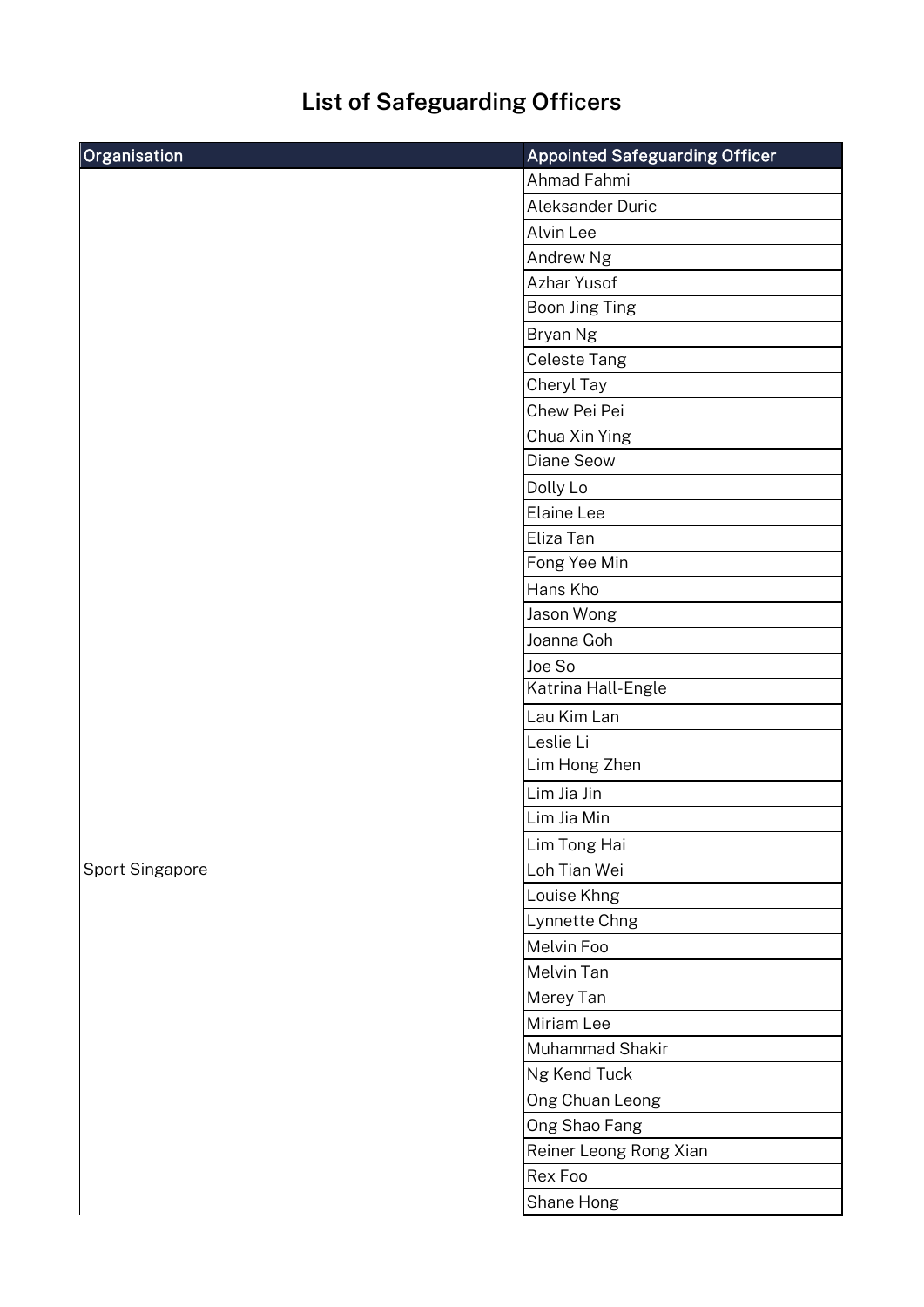| Organisation                                         | <b>Appointed Safeguarding Officer</b> |
|------------------------------------------------------|---------------------------------------|
|                                                      | Sharin Jamal                          |
|                                                      | <b>Sharizal Hassan</b>                |
|                                                      | Shirley Khaw                          |
|                                                      | Shoban                                |
|                                                      | Siti Nur Diyana                       |
|                                                      | Stefanie Ang                          |
|                                                      | Syahirah Latiff                       |
|                                                      | T Saravanan                           |
|                                                      | Tan Shiang Theng (Jacque)             |
|                                                      | Tan Shufang                           |
|                                                      | <b>Troy Engle</b>                     |
|                                                      | Wang Shao Ing                         |
|                                                      | Zaid Ismail                           |
|                                                      | Zayden Oh                             |
| Archery Association of Singapore                     | Samuel Nicholas Chu                   |
|                                                      | Isabelle Li                           |
| Athletes' Commission (SNOC)                          | Mark Chay                             |
| <b>Bowls Singapore</b>                               | Pereira Ronald Mervin                 |
| <b>Cuesports Singapore</b>                           | Liew Lily                             |
| <b>Equestrian Federation of Singapore</b>            | Jennifer Tan                          |
| Espzen Pte Ltd                                       | Dennis Ikgho                          |
|                                                      | <b>Habil Hakim</b>                    |
|                                                      | Jahsh Ruzzman                         |
| F17 Football Academy                                 | Muhammad Fadhil Bin Mohd Salim        |
|                                                      | Muhammad Zaidi Bin Zainudin           |
|                                                      | Chong Yi Mei                          |
|                                                      | David Chen Chien Yuan                 |
| <b>Fencing Singapore</b>                             | Francis Yat Ping Kwong                |
|                                                      | Juliana Seow                          |
|                                                      | Kevin Wong Kai-Wem                    |
| <b>Football Association of Singapore</b>             | Varatha Rajan S/O Subramaniam         |
| Handball Federation Of Singapore                     | Justin Low                            |
| Hougang United Football Club                         | Lee Tieng                             |
| Karate-do Union of Singapore                         | Eugene Koh                            |
|                                                      | Joseph Ho Jia Rong                    |
|                                                      | Seah Kwang Soon                       |
| Ministry of Education                                | Edwin Ong                             |
|                                                      | Lim Fong Yee                          |
|                                                      | Vaithilingam Ernest Junior            |
| Ministry of Education (Physical Education and Sports | Lee Wung Yew                          |
| Teacher Academy)                                     |                                       |
| <b>Motor Sports Singapore</b>                        | Janette Tan                           |
|                                                      | Suppiah Ramachandran                  |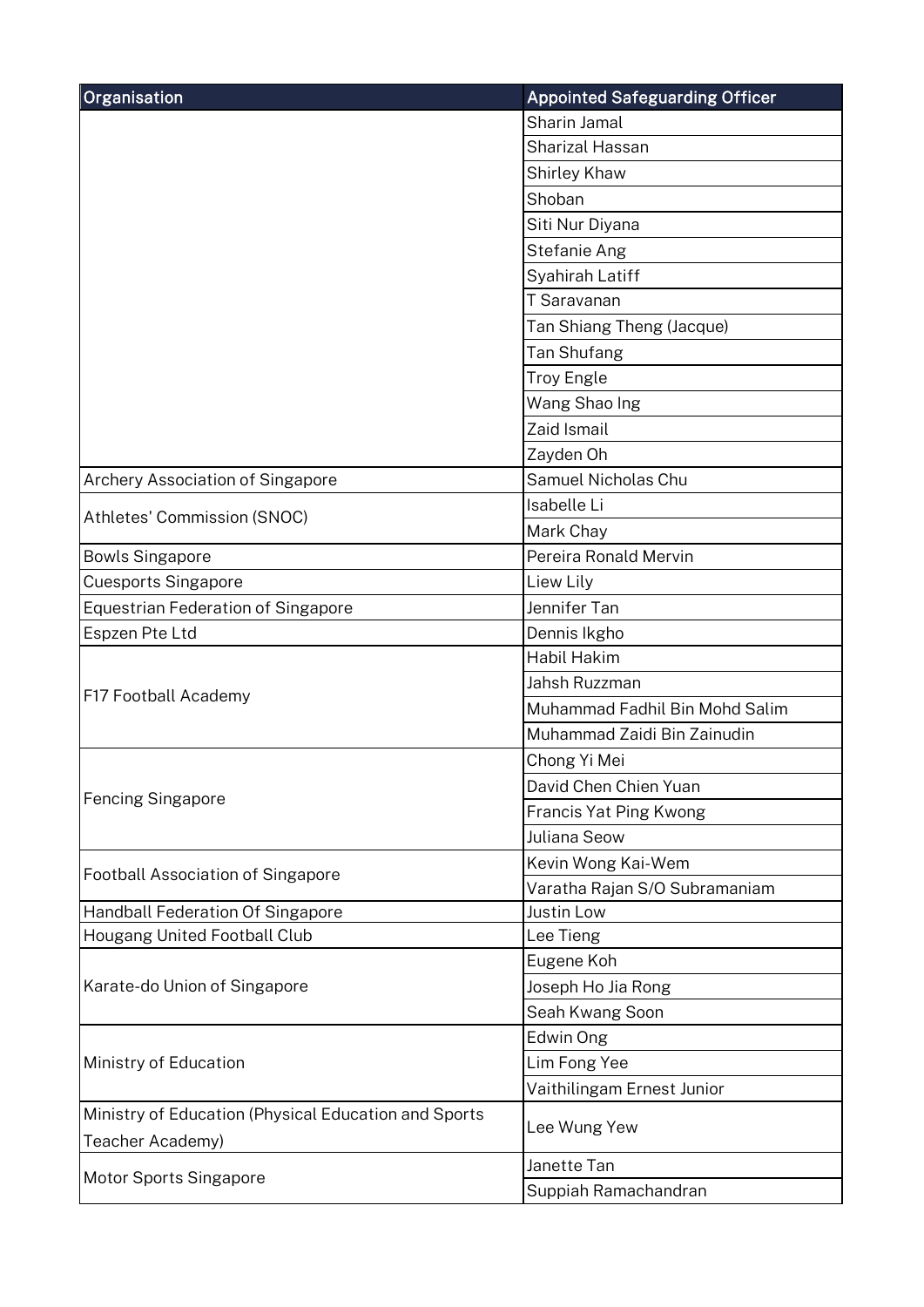| <b>Organisation</b>                         | <b>Appointed Safeguarding Officer</b> |
|---------------------------------------------|---------------------------------------|
| National Youth Sports Institute (NYSI)      | Chen Jiewen Andrea                    |
|                                             | Gabriel Choong Chee Wei               |
|                                             | Mohammad Ismail Bin A Kadir           |
|                                             | Shina Lee Wee Ting                    |
| <b>Netball Singapore</b>                    | Cassandra Ang                         |
|                                             | Low Sung Sheng                        |
| People's Association                        | Phua Wei Ting                         |
| Project Vaults Oxley Sports Club            | Darwin Jalil                          |
|                                             | Syed Abdul Kadir                      |
| <b>Singapore Amateur Boxing Association</b> | Thirunavukarasu Kanapathy             |
|                                             | Ang Kim Hwa Kelvin                    |
|                                             | <b>Carrine Attan</b>                  |
| <b>Singapore Athletics</b>                  | Michelle Sng                          |
|                                             | Natasha Kang                          |
|                                             | Ng Kah Kian Gerald                    |
| Singapore Badminton Association             | Michelle Zhuo                         |
| Singapore Baseball & Softball Association   | Asrul Nizam Bin Ahmad                 |
|                                             | <b>Emmeline Yip</b>                   |
| <b>Singapore Bowling Federation</b>         | Ng Jing Hui                           |
| Singapore Canoe Federation                  | Chloe Goh                             |
| Singapore Chess Federation                  | Mr Ng Thai Ee                         |
| Singapore Contract Bridge Association       | Ong Yisheng Kelvin                    |
| <b>Singapore Cricket Association</b>        | Shoib                                 |
| <b>Singapore Cycling Federation</b>         | Mahipal Singh                         |
| Singapore DanceSport Federation             | Ang Ai Nee                            |
|                                             | Sim Peck Hoon Sabrina                 |
| <b>Singapore Disability Sports Council</b>  | Kelly Fan                             |
|                                             | Theresa Goh                           |
|                                             | Chia Yi Liang                         |
| Singapore Dragon Boat Association           | <b>Florence Yong</b>                  |
|                                             | Linda Kong                            |
|                                             | Raizal                                |
| <b>Singapore Esports Association</b>        | Keith Lim                             |
| Singapore Floorball Association             | Aaron Chang                           |
| Singapore Golf Association                  | Raizan Rosli                          |
|                                             | Alexis Lebedew                        |
| Singapore Gymnastics                        | Dawn                                  |
|                                             | Giselle Lim Jiahui                    |
|                                             | Karen Norden                          |
|                                             | Perry Koh                             |
| Singapore Hockey Federation                 | K Balachandran                        |
| Singapore Ice Hockey Association            | Tsang Yin Kwan                        |
| Singapore Ice Skating Association           | Elly Tan                              |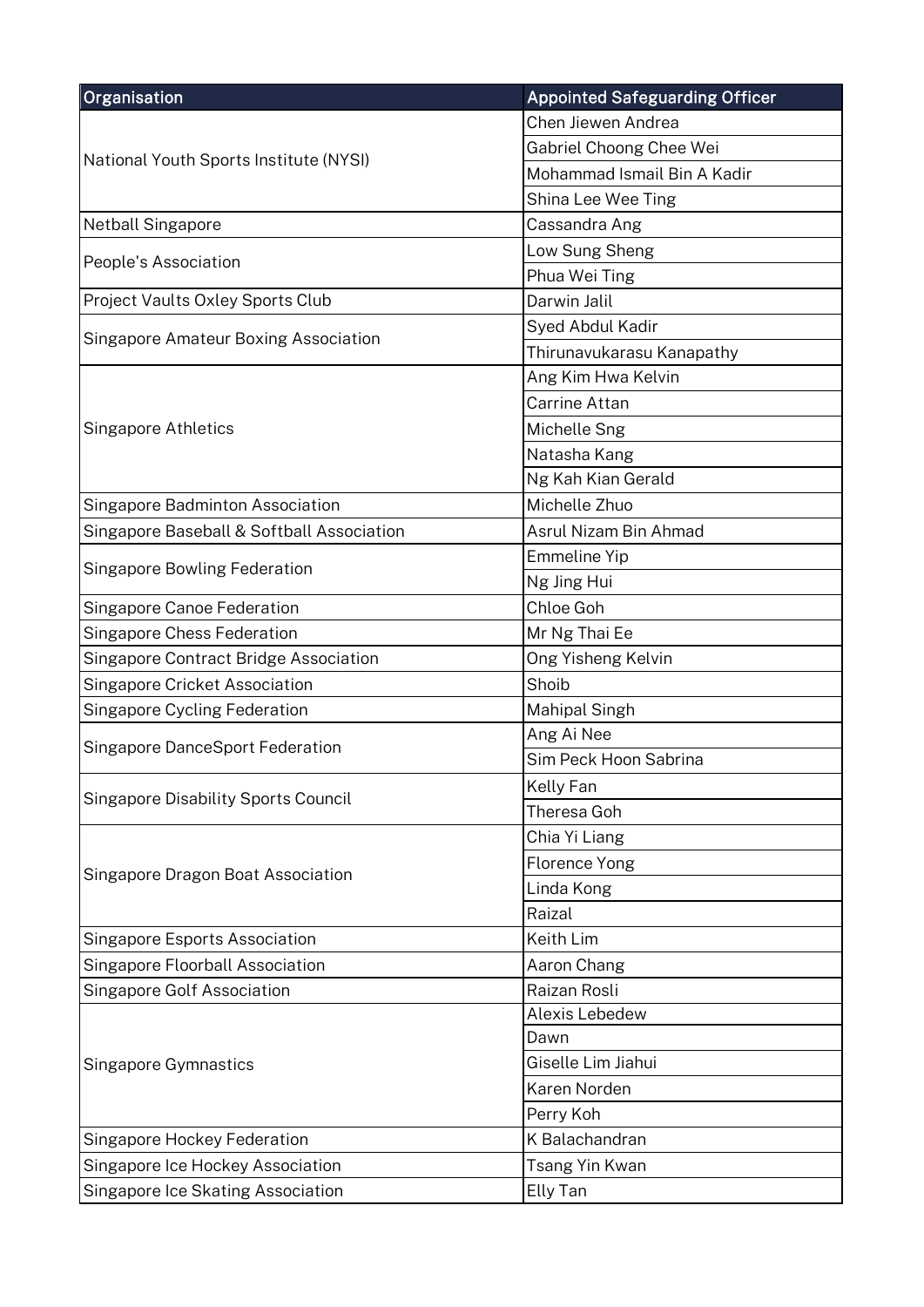| Organisation                                 | <b>Appointed Safeguarding Officer</b> |
|----------------------------------------------|---------------------------------------|
| Singapore Institute of Management (SIM)      | Kenneth Chan                          |
| Singapore Judo Federation                    | Celine Yeo                            |
| Singapore Karate-Do Federation               | <b>Audric Ping</b>                    |
|                                              | Clare Lim                             |
| Singapore Kendo Club                         | Tan Beng Huan                         |
| Singapore Modern Pentathlon Association      | Desmond Chan                          |
| Singapore Mountaineering Federation          | Usmanhasidik Bin Bakar                |
| Singapore Muay Thai Federation               | Robert Yap                            |
|                                              | Antony Lee                            |
| Singapore National Olympic Council (SNOC)    | Chong Fui Kim                         |
| Singapore National Paralympic Council (SNPC) | Chia Yun Lin                          |
| Singapore Pickleball Association             | Lim Ee Kiong                          |
| Singapore Power Boat Association             | James Lim                             |
| Singapore RollerSports Federation            | <b>Benedict Chong</b>                 |
| <b>Singapore Rowing Association</b>          | Johan Sapan                           |
|                                              | Charlie Brown                         |
| Singapore Rugby Union                        | Chong Xiu Ting                        |
|                                              | <b>Kirsty Teh</b>                     |
|                                              | <b>Martin Williams</b>                |
| <b>Singapore Sailing Federation</b>          | Rohaizan                              |
| Singapore Sepak Takraw Federation            | <b>DSP Shahril Abdul Ghani</b>        |
|                                              | Kair Chuan Chng                       |
|                                              | Jeanine Heng                          |
| <b>Singapore Shooting Association</b>        | Jolene Lim Ziyuan                     |
|                                              | Lee Meihui Anna                       |
|                                              | Noh Mohd Shariff                      |
| Singapore Silat Federation                   | <b>Nurul Fiona</b>                    |
|                                              | Nurul Shehan Binte Johan              |
| Singapore Ski & Snowboarding Association     | Jessica Hinton                        |
|                                              | Chia Bee Teck                         |
|                                              | Mike Goh                              |
| Singapore Sports School                      | Ong Kaifen                            |
|                                              | Tan Bee Lian                          |
| Singapore Squash Rackets Association         | Mohamed Rizal Bin Abdul Kadir         |
|                                              | Edwin Ker                             |
|                                              | Koh Ting Ting                         |
| <b>Singapore Swimming Association</b>        | Kristel Wang                          |
|                                              | Leon Lim                              |
|                                              | Linda Tan                             |
| Singapore Table Tennis Association           | Laura Wong                            |
| Singapore Taekwondo Federation               | Kang Rui Jie                          |
| <b>Singapore Tennis Association</b>          | Ashlina Ali                           |
| Cingonora Underwater Eederation              | Desmond Ho                            |